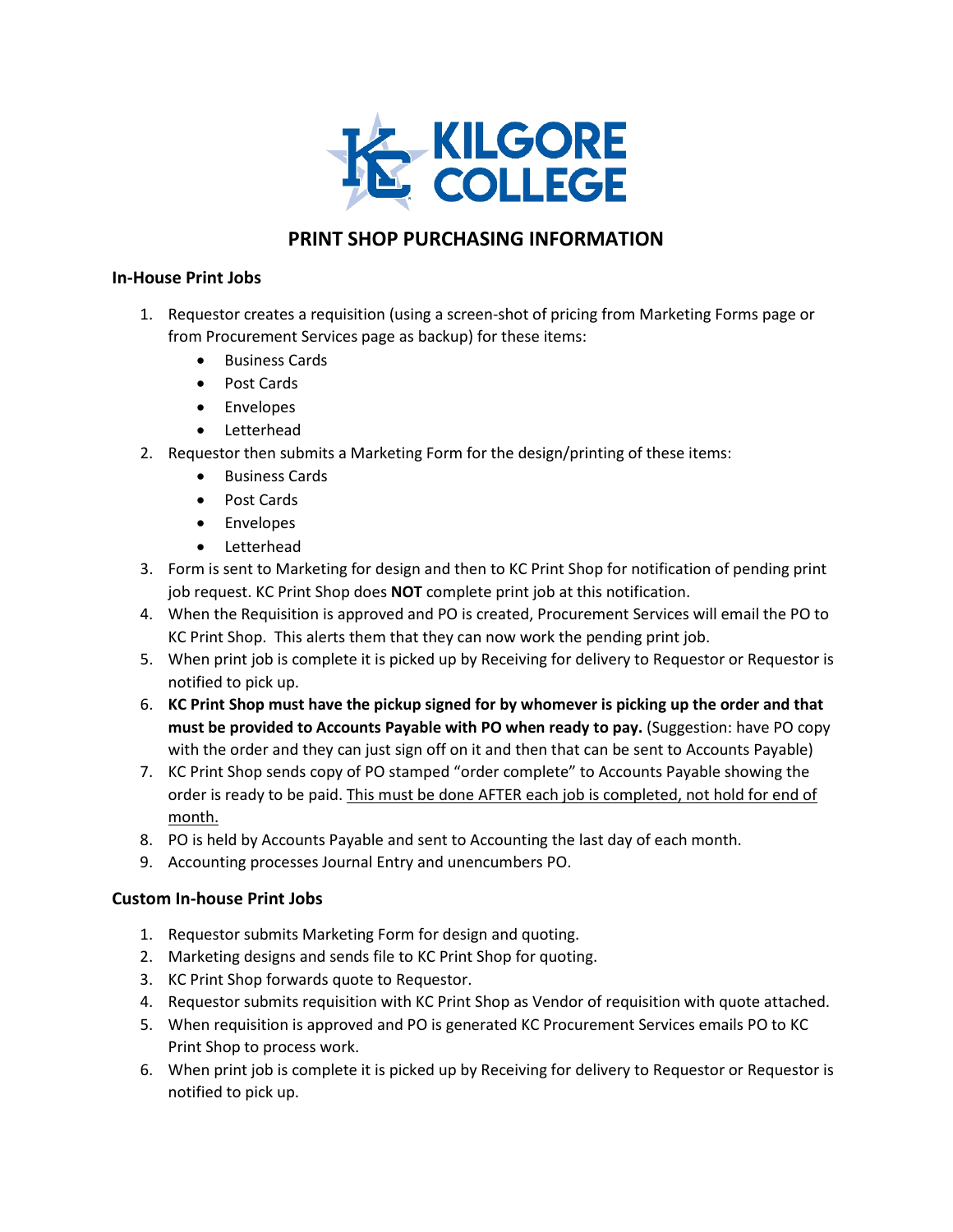- 7. **KC Print Shop must have the pickup signed for by whomever is picking up the order and that must be provided to Accounts Payable with PO when ready to pay.** (Suggestion: have PO copy with the order and they can just sign off on it and then that can be sent to Accounts Payable)
- 8. KC Print Shop sends copy of PO stamped "order complete" to Accounts Payable showing the order is ready to be paid. This must be done AFTER each job is completed, not hold for end of month.
- 9. PO is held by Accounts Payable and sent to Accounting the last day of each month.
- 10. Accounting processes Journal Entry and unencumbers PO.
- 11. PO is cancelled to unencumber funds.
- 12. Journal Entry is processed.

# **Out-Sourced Print Jobs**

- 1. Requestor submits Marketing Form for design and quoting.
- 2. Marketing designs and sends file to KC Print Shop for quoting.
- 3. KC Print Shop sends design and request particulars to out sourced vendor for quoting.
- 4. IF KC Print Shop is up-charging the Requestor:
	- a. KC Print Shop forwards KC Print Shop quote to Requestor.
	- b. Requestor submits requisition with KC Print Shop as vendor of requisition, quote attached.
	- c. When requisition is approved and PO is generated Procurement Services emails PO and Quote to KC Print Shop.
	- d. When print job is complete it is picked up by Receiving for delivery to Requestor or Requestor is notified to pick up.
	- e. **KC Print Shop must have the pickup signed for by whomever is picking up the order and that must be provided to Accounts Payable with PO when ready to pay.** (Suggestion: have PO copy with the order and they can just sign off on it and then that can be sent to Accounts Payable)
	- f. KC Print Shop sends copy of PO stamped "order complete" to Accounts Payable showing the order is ready to be paid. This must be done AFTER each job is completed, not hold for end of month.
	- g. PO is held by Accounts Payable and sent to Accounting the last day of each month.
	- h. Accounting processes Journal Entry and unencumbers PO.
	- i. PO is cancelled to unencumber funds.
	- j. Journal Entry is processed.
	- k. KC Print Shop creates a requisition with the out-sourced vendor as vendor of requisition, the vendor quote is attached. (Vendor will invoice Accounts Payable directly for payment.)
- 5. IF there is **NO** up-charge to the Requestor:
	- a. KC Print Shop forwards the original **Vendor** quote to the Requestor.
	- b. Requestor submits requisition with quoted Vendor as vendor of requisition, quote attached.
	- c. When requisition is approved and PO is generated Procurement Services emails PO and Quote to Vendor and copies KC Print Shop. (Vendors have been notified that they are not approved to do ANY work unless they received a PO from Purchasing.)